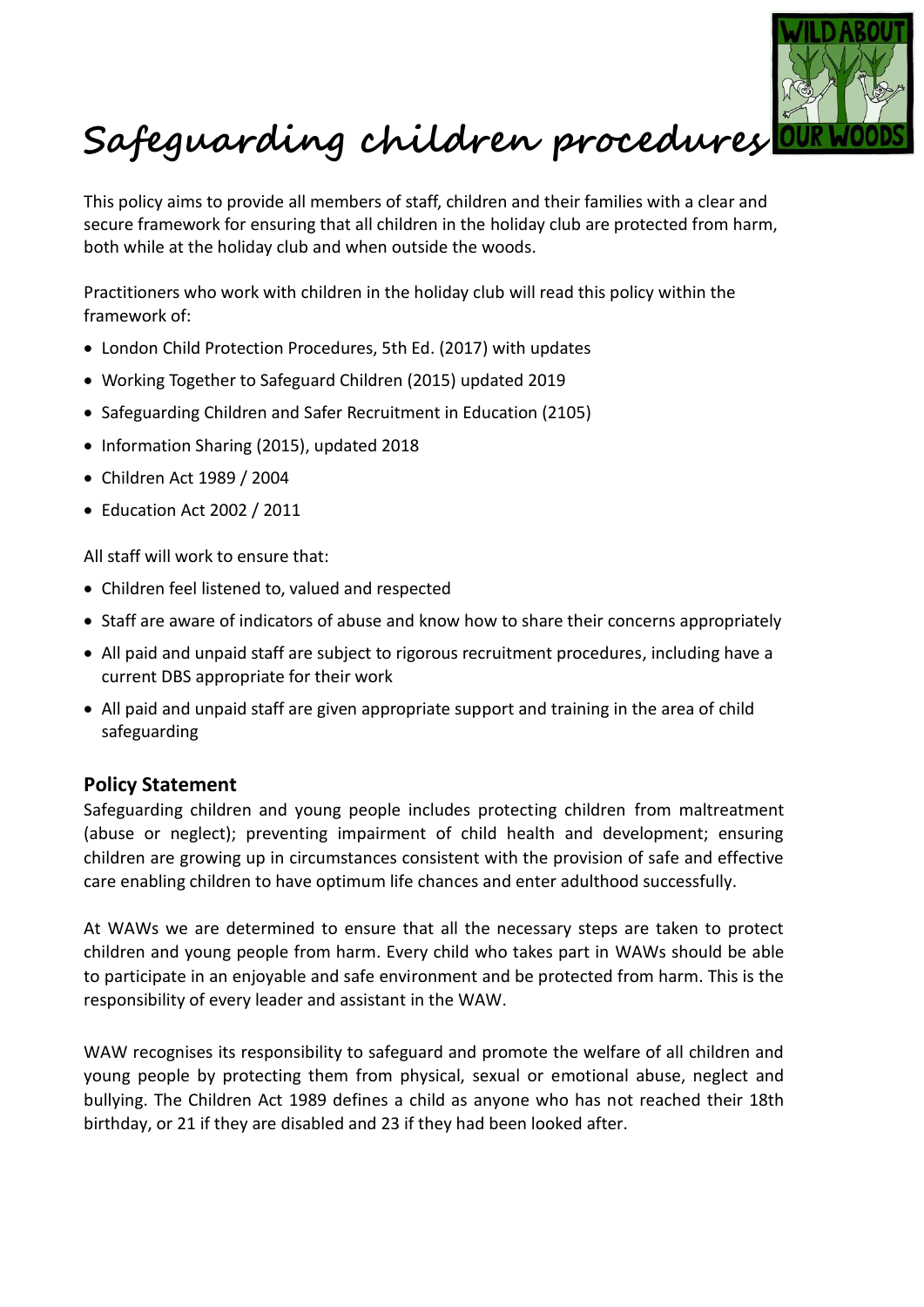WAW will ensure that:-

- $\Box$  A safe environment is established in which children can learn and develop
- $\triangleq$  The welfare of the child is paramount
- All children whatever their age, culture, disability, gender, language, racial origin, religious beliefs and/ or sexual identity have the right to be protected from harm
- $\downarrow$  All suspicions and allegations of abuse will be taken seriously and responded to swiftly and appropriately
- $\downarrow$  All staff and helpers working in WAW have a responsibility to report any concerns to the WAW Manager (the designated Child Protection Officer at the site)
- $\ddot{+}$  Safe recruitment practices are followed in checking the suitability of staff and volunteers who work with children
- $\downarrow$  Participants and parental rights are respected and that vulnerable individuals are protected from risk of exploitation in terms of use of media imagery.

All adults working at the WAW will be aware of the 5 R's as a means of ensuring safeguarding children is paramount. They are set out below;

## **Safeguarding Children – Using the 5 R's:**

### **Recognise:**

• What is child abuse? **Definitions** can be found in *Working Together to Safeguard Children*  and the NSPCC describe it as 'Abuse and neglect are forms of maltreatment of a child. Somebody may abuse or neglect a child either directly by inflicting harm, or indirectly, by failing to act to prevent harm. Children may be abused in a family or in an institutional or community setting; by those known to them; or, more rarely, by a stranger. They may be abused by an adult or adults, or another child or children.'

[http://www.ncl.ac.uk/studentambassadors/assets/documents/NSPCCDefinitionsandsignsof](http://www.ncl.ac.uk/studentambassadors/assets/documents/NSPCCDefinitionsandsignsofchildabuse.pdf) [childabuse.pdf](http://www.ncl.ac.uk/studentambassadors/assets/documents/NSPCCDefinitionsandsignsofchildabuse.pdf)

• **Signs and symptoms.** If it is not a disclosure from a child or young person directly, staff and volunteers should be aware of the possible signs.

### **Respond:**

• Appropriately. Is this an **allegation** from a child or young person against a member of staff/ volunteer; a **disclosure** from a child or young person; **suspicions** regarding the conduct of other staff members; or **concerns** from a staff member regarding a child or young person?

• If the information is coming from a child or young person: do not lead or probe with questions, simply remain calm, listen and reassure them that you will talk to other people who will be able to work out with them how to keep them safe. Do not make false promises about being able to keep the information safe. Asking leading questions or interviewing parents or carers may jeopardise any investigation.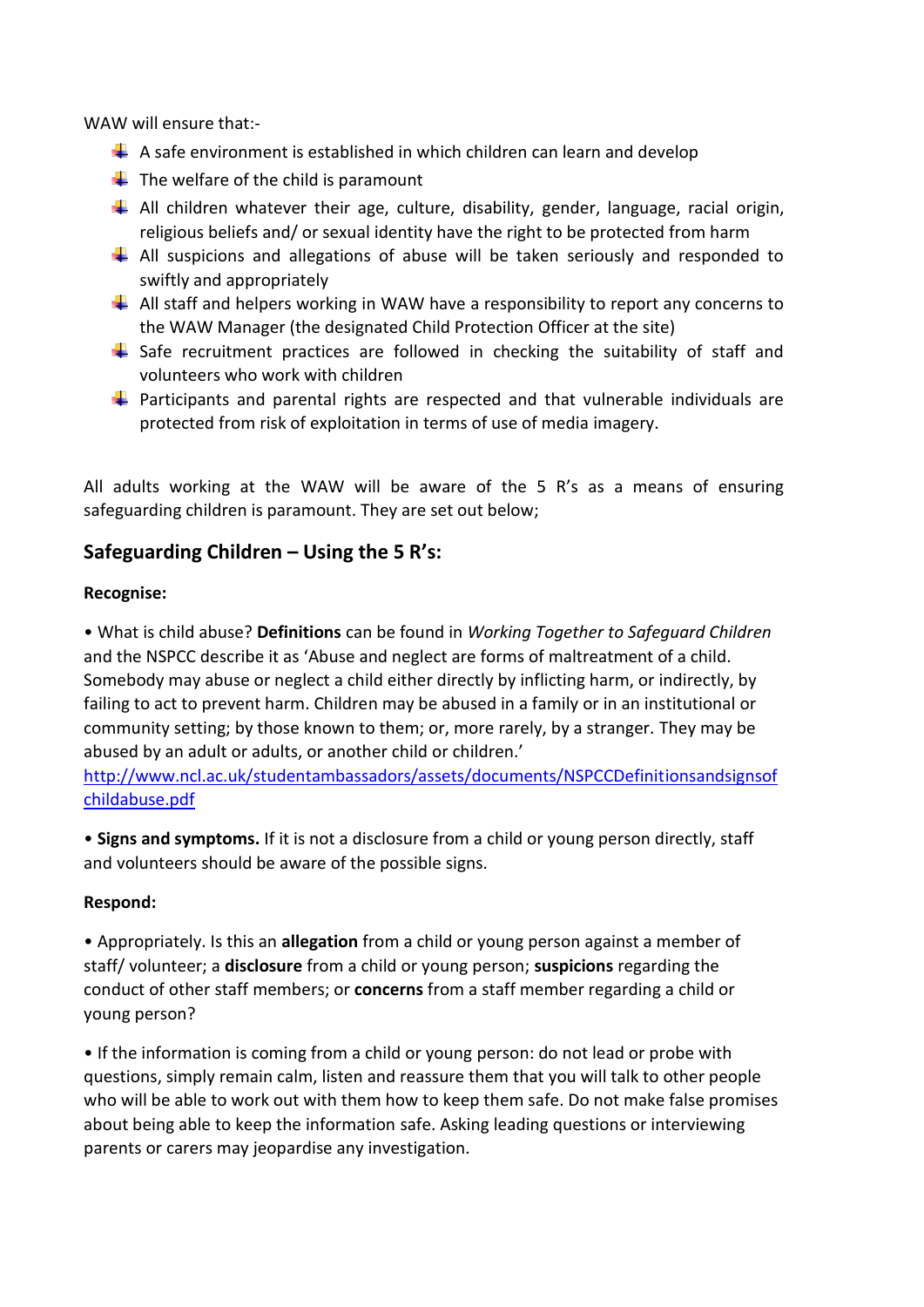• If the information is from a volunteer or staff member, ensure that policies are followed regarding how the information is recorded and how the staff member who is the subject of the allegation is to be dealt with and supported.

## **Report:**

• To the Forest School Leader, the designated worker who deals with child protection issues. It is **their responsibility**, not yours, to make further decisions.

• This person should be **named** and their **contact details** displayed in an accessible place.

## **Record:**

• Exactly what has happened, using the words used by the child or young person (if they disclosed).

• This information should be signed and dated and kept in a secure place, as agreed in the **confidentiality policy.**

## **Refer:**

• This will be the role of the designated officer and they will make all further decisions.

• The only agencies that can investigate child protection cases are the **police, social services**  and the **NSPCC**.

• *Remember if you are concerned about a child or young person, call the Multi Agency Safeguarding Hub (MASH)* Tel: **020 8489 4470**

All staff and helpers will undertake a level 1 safeguarding children induction to learn the basic knowledge needed to safeguard children appropriately. This is a summary

- If a young child discloses that they are being abused at WAWs, then upon receiving the information they will react calmly, reassure the child that they were right to tell and that they are not to blame and take what the child says seriously
- $\ddot{\bullet}$  Be careful not to be deemed as putting words into the child's mouth, the easiest way of doing this is by asking questions
- $\downarrow$  Do not promise confidentiality
- Inform the child or young person what you will do next
- $\frac{1}{2}$  Make a full and written report of what has been said as soon as possible and don't delay in passing the information on – First to the WAW Leader then to the school
- $\downarrow$  It is not the WAW's responsibility to decide whether the abuse has taken place or not, however it will pass on the information to the appropriate authority immediately.
- If staff are accused of misconduct or abuse then the WAW leader needs to report it to the local authority designated officer (LADO). Once an accusation is made the staff will be removed from his/her interaction with children until said accusation has been thoroughly investigated. If the accusation proves to be unfounded, the staff may